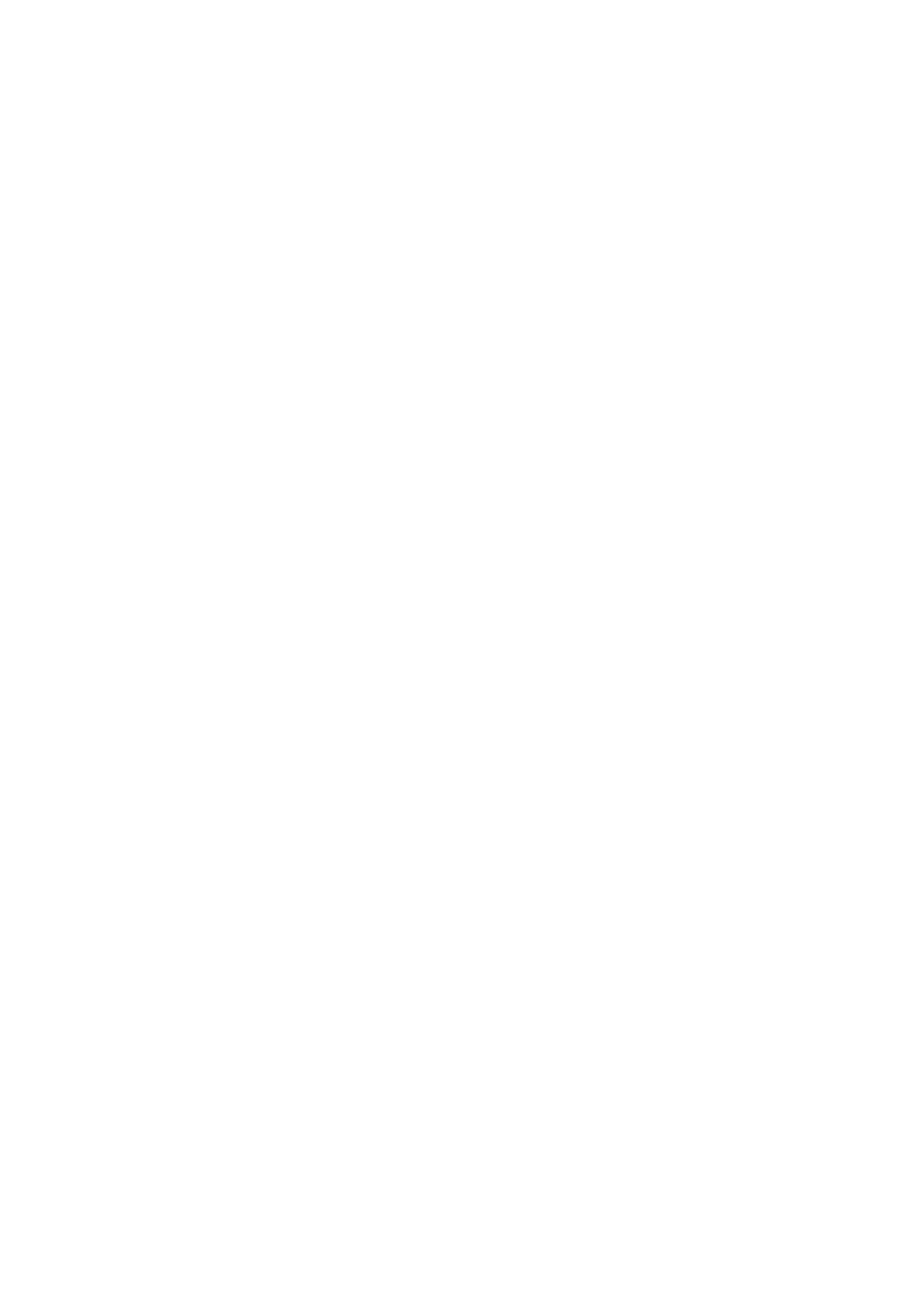# EUROPEAN STANDARD NORME EUROPÉENNE EUROPÄISCHE NORM

# **EN 14744:2005/AC**

December 2006 Décembre 2006 Dezember 2006

**ICS** 47.020.70

English version Version Française Deutsche Fassung

Inland navigation vessels and sea-going vessels - Navigation light

Bateaux de navigation intérieure et navires de haute mer - Eclairage de navigation

Fahrzeuge der Binnen- und Seeschifffahrt - Navigationsleuchte

This corrigendum becomes effective on 13 December 2006 for incorporation in the official English version of the EN.

Ce corrigendum prendra effet le 13 décembre 2006 pour incorporation dans la version anglaise officielle de la EN.

Die Berichtigung tritt am 13.Dezember 2006 zur Einarbeitung in die offizielle Englische Fassung der EN in Kraft.



EUROPEAN COMMITTEE FOR STANDARDIZATION COMITÉ EUROPÉEN DE NORMALISATION EUROPÄISCHES KOMITEE FÜR NORMUNG

**Management Centre: rue de Stassart, 36 B-1050 Brussels**

© 2006 CEN All rights of exploitation in any form and by any means reserved worldwide for CEN national Members. Tous droits d'exploitation sous quelque forme et de quelque manière que ce soit réservés dans le monde entier aux membres nationaux du CEN.

Alle Rechte der Verwertung, gleich in welcher Form und in welchem Verfahren, sind weltweit den nationalen Mitgliedern von CEN vorbehalten.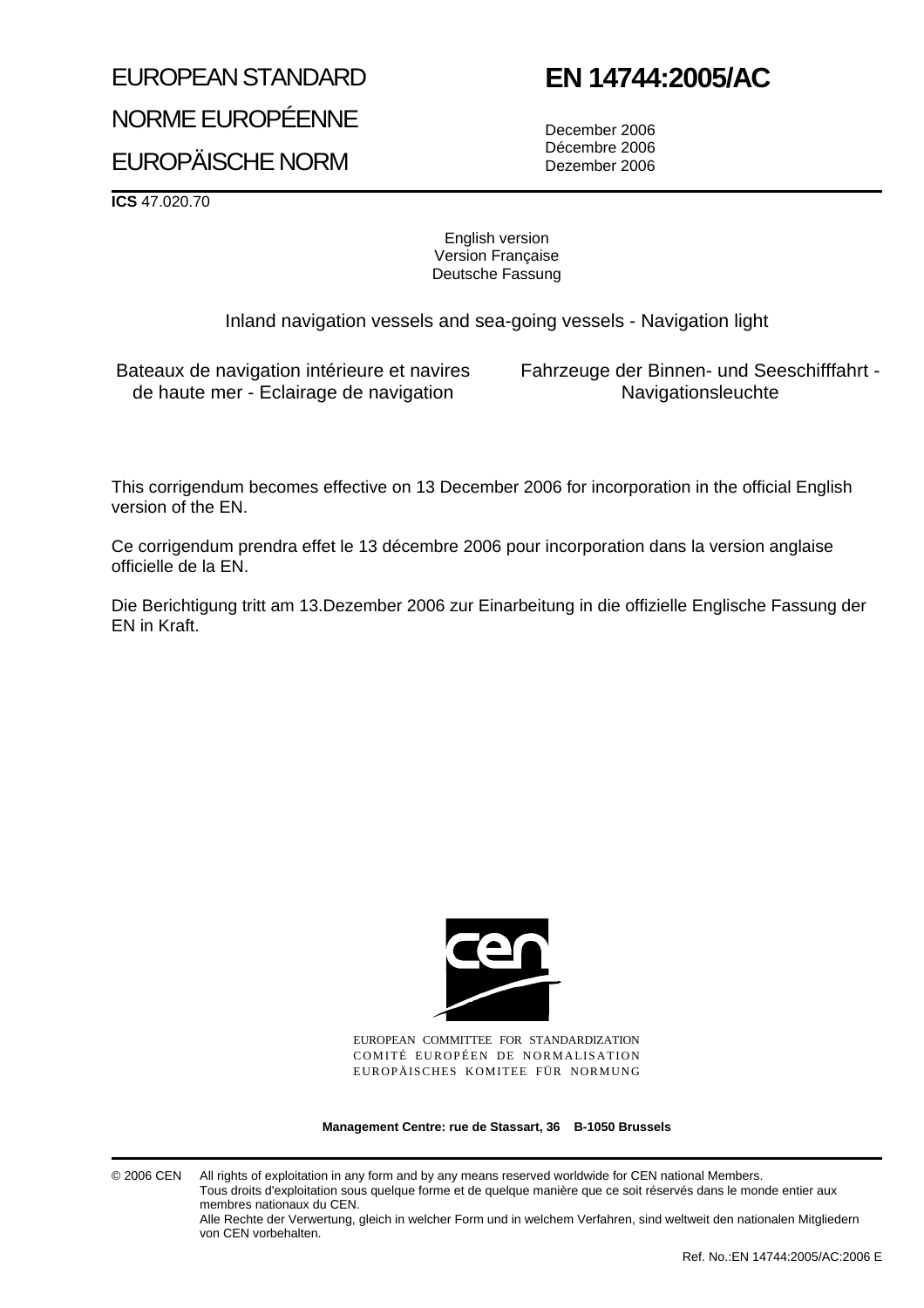#### **English Version**

**3.4** (and all references to 'range' throughout the document) replace **"range"** with **"range of visibility"**.

**4.3.1** (and all references to 'colour ranges'/'colour locus'/'colour loci' throughout the document)

replace **"colour ranges**" with **"chromaticity areas"**.

replace **"colour locus"** and **"colour loci"** with **"chromaticity coordinates"**.

#### **4.1.1**

Replace **"voltage fluctuations"** with **"voltage drop"**.

**4.1.1, Table 1** 

replace **"range value"** with **"value for the range of visibility"** twice. add **"Horizontal"** before "Minimum photometric luminous intensity.." and before "Maximum photometric luminous intensity..".

In Table 1, in B.2.16 and in Table D.1 replace **"Normal"** with **"Ordinary"**.

In Table 1, in B.2.16 and in Table D.1 replace **"Intense"** with **"Strong"**.

#### **4.2.1**

Replace **"According to the COLREG "almost zero" means a value"** with **"The COLREGs expression "almost zero" in this standard is defined as a value"**.

#### **4.9**

In the last sentence replace **"meet"** with **"are suitable for meeting"**.

#### **5.2.1**

In the last sentence add **"additionally"** between the words "test" and "to".

#### **5.2.2.2.4**

In the last sentence of the first paragraph, in the first sentence of the second paragraph and in B.2.16 replace **"photometric limit distance"** with **"limiting photometric distance"**.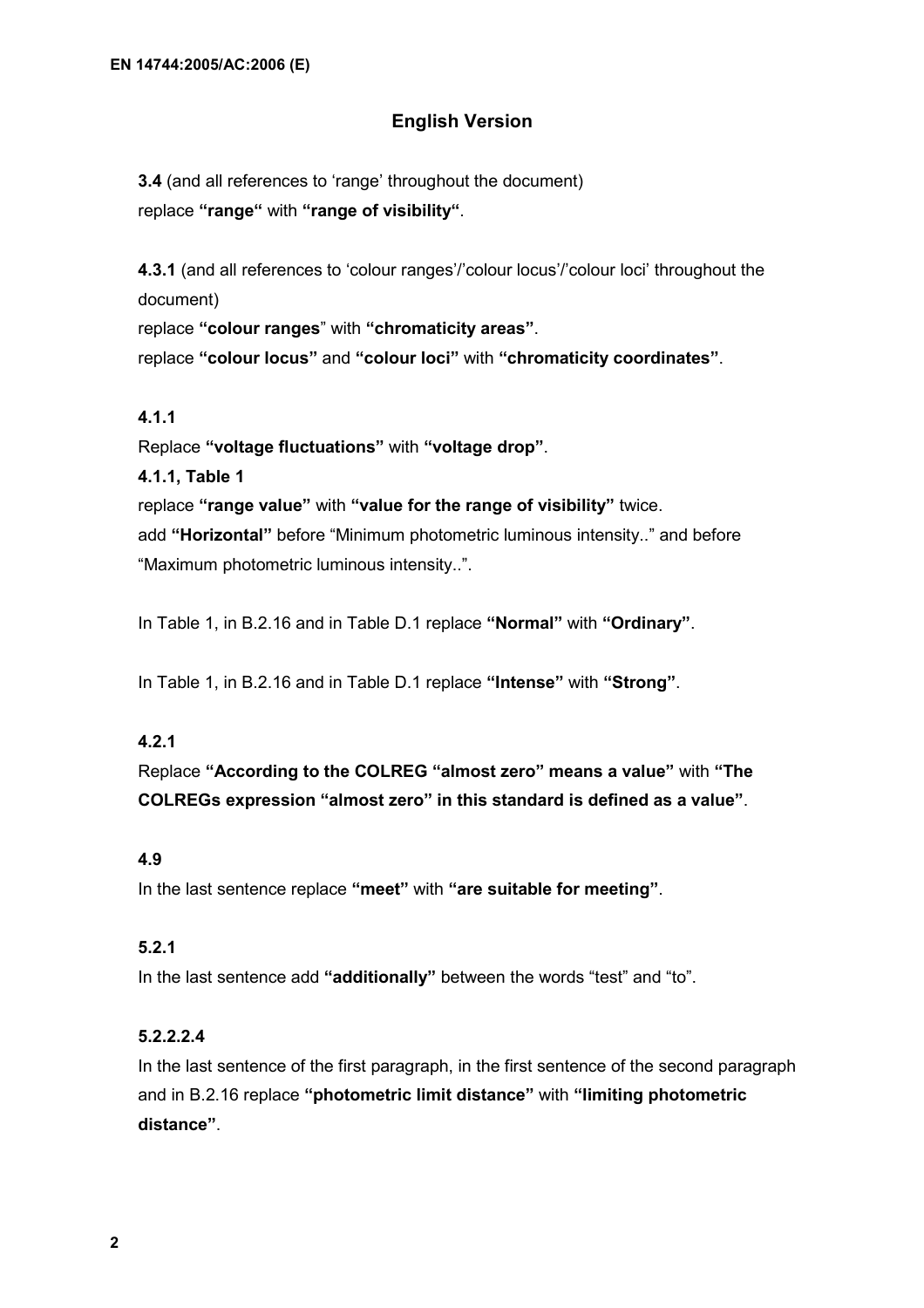### **5.2.3.2.2**

Replace **"spectral value"** with **"colour matching"**.

## **5.2.5 a)**

Replace **"light"** with **"luminous"**.

## **5.2.5**

Replace **"plotted"** and **"plotting"** with **"recorded"** and **"recording"**.

### **5.3.5**

In the second paragraph replace **"altitude"** with **"amplitude"**.

## **5.4.2**

In the second paragraph add **"at rated voltage"** behind "burning time". In the last paragraph replace **"temperatures"** with **"temperature rise"**.

## **7**

In the first paragraph add **"legibly and"** before "permanently". Replace **"reference circle lights"** with **"lights with defined sectors"**.

### **A.1.4**

Replace **"temperature"** with **"colour temperature"**.

### **A.2.1.2, Table A.2**

In the lowest line of the last column replace **"9 to 13"** with **"10 to 13"**.

### **B.2.13**

Replace **"Compass safe measurement"** with **"Compass safe distance measurement"**.